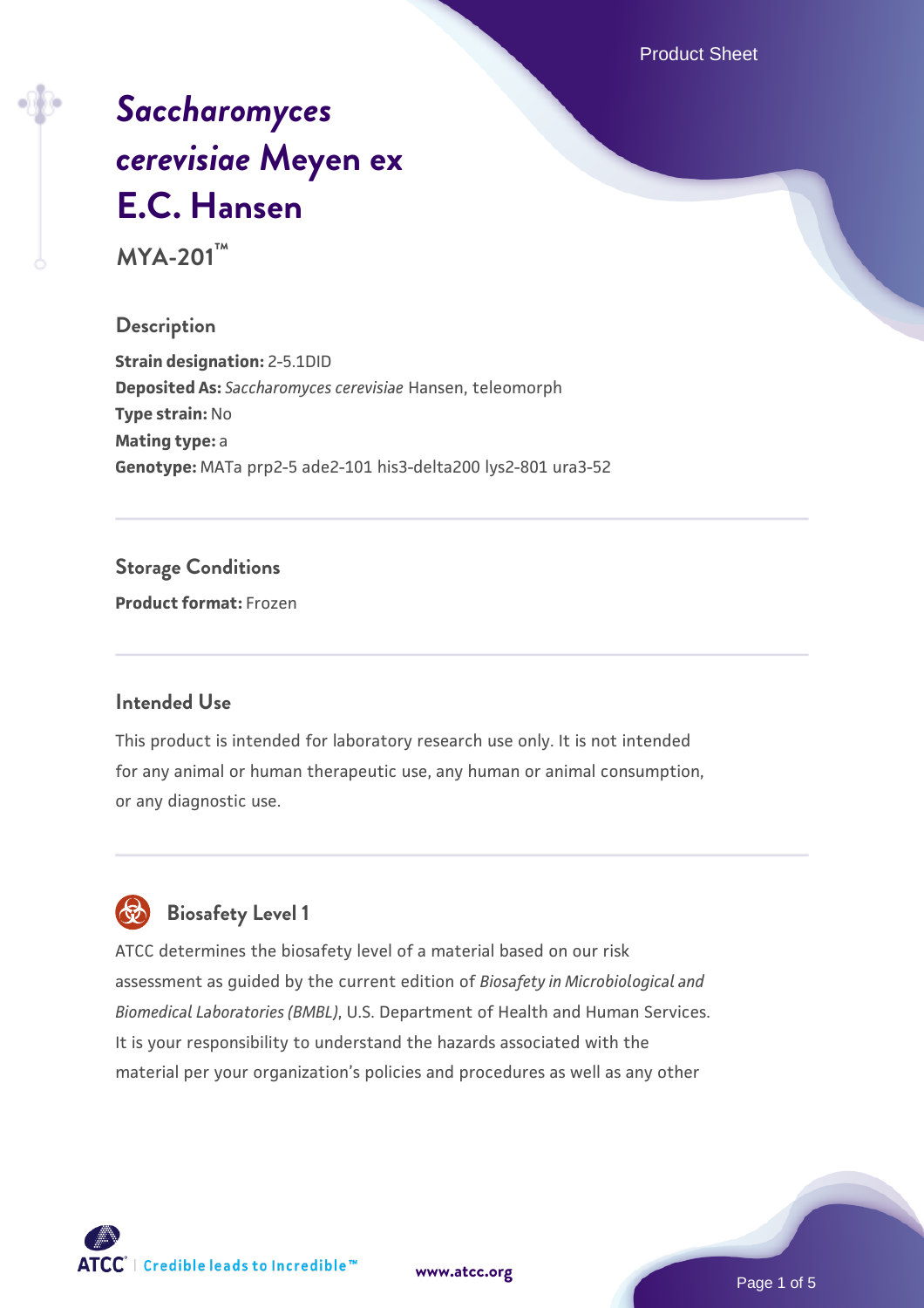### **[Saccharomyces cerevisiae](https://www.atcc.org/products/mya-201)** [Meyen ex E.C. Hansen](https://www.atcc.org/products/mya-201) **MYA-201**

applicable regulations as enforced by your local or national agencies.

ATCC highly recommends that appropriate personal protective equipment is always used when handling vials. For cultures that require storage in liquid nitrogen, it is important to note that some vials may leak when submersed in liquid nitrogen and will slowly fill with liquid nitrogen. Upon thawing, the conversion of the liquid nitrogen back to its gas phase may result in the vial exploding or blowing off its cap with dangerous force creating flying debris. Unless necessary, ATCC recommends that these cultures be stored in the vapor phase of liquid nitrogen rather than submersed in liquid nitrogen.

### **Certificate of Analysis**

For batch-specific test results, refer to the applicable certificate of analysis that can be found at www.atcc.org.

### **Growth Conditions**

**Medium:**  [ATCC Medium 1245: YEPD](https://www.atcc.org/-/media/product-assets/documents/microbial-media-formulations/1/2/4/5/atcc-medium-1245.pdf?rev=705ca55d1b6f490a808a965d5c072196) **Temperature:** 25°C

### **Material Citation**

If use of this material results in a scientific publication, please cite the material in the following manner: *Saccharomyces cerevisiae* Meyen ex E.C. Hansen (ATCC MYA-201)



**[www.atcc.org](http://www.atcc.org)**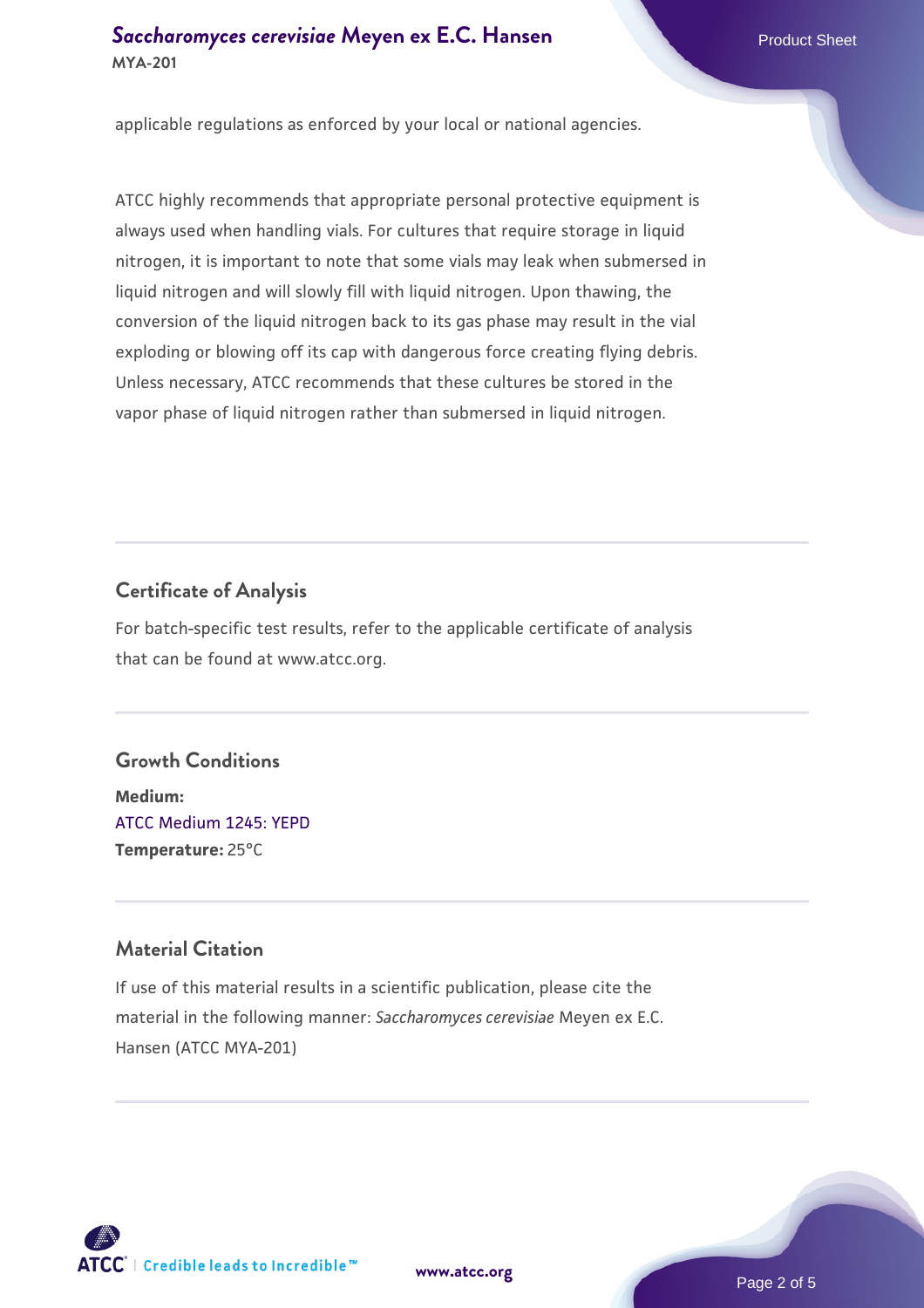## **[Saccharomyces cerevisiae](https://www.atcc.org/products/mya-201)** [Meyen ex E.C. Hansen](https://www.atcc.org/products/mya-201)

**MYA-201**

### **References**

References and other information relating to this material are available at www.atcc.org.

### **Warranty**

The product is provided 'AS IS' and the viability of ATCC® products is warranted for 30 days from the date of shipment, provided that the customer has stored and handled the product according to the information included on the product information sheet, website, and Certificate of Analysis. For living cultures, ATCC lists the media formulation and reagents that have been found to be effective for the product. While other unspecified media and reagents may also produce satisfactory results, a change in the ATCC and/or depositor-recommended protocols may affect the recovery, growth, and/or function of the product. If an alternative medium formulation or reagent is used, the ATCC warranty for viability is no longer valid. Except as expressly set forth herein, no other warranties of any kind are provided, express or implied, including, but not limited to, any implied warranties of merchantability, fitness for a particular purpose, manufacture according to cGMP standards, typicality, safety, accuracy, and/or noninfringement.

### **Disclaimers**

This product is intended for laboratory research use only. It is not intended for any animal or human therapeutic use, any human or animal consumption, or any diagnostic use. Any proposed commercial use is prohibited without a license from ATCC.

While ATCC uses reasonable efforts to include accurate and up-to-date information on this product sheet, ATCC makes no warranties or representations as to its accuracy. Citations from scientific literature and

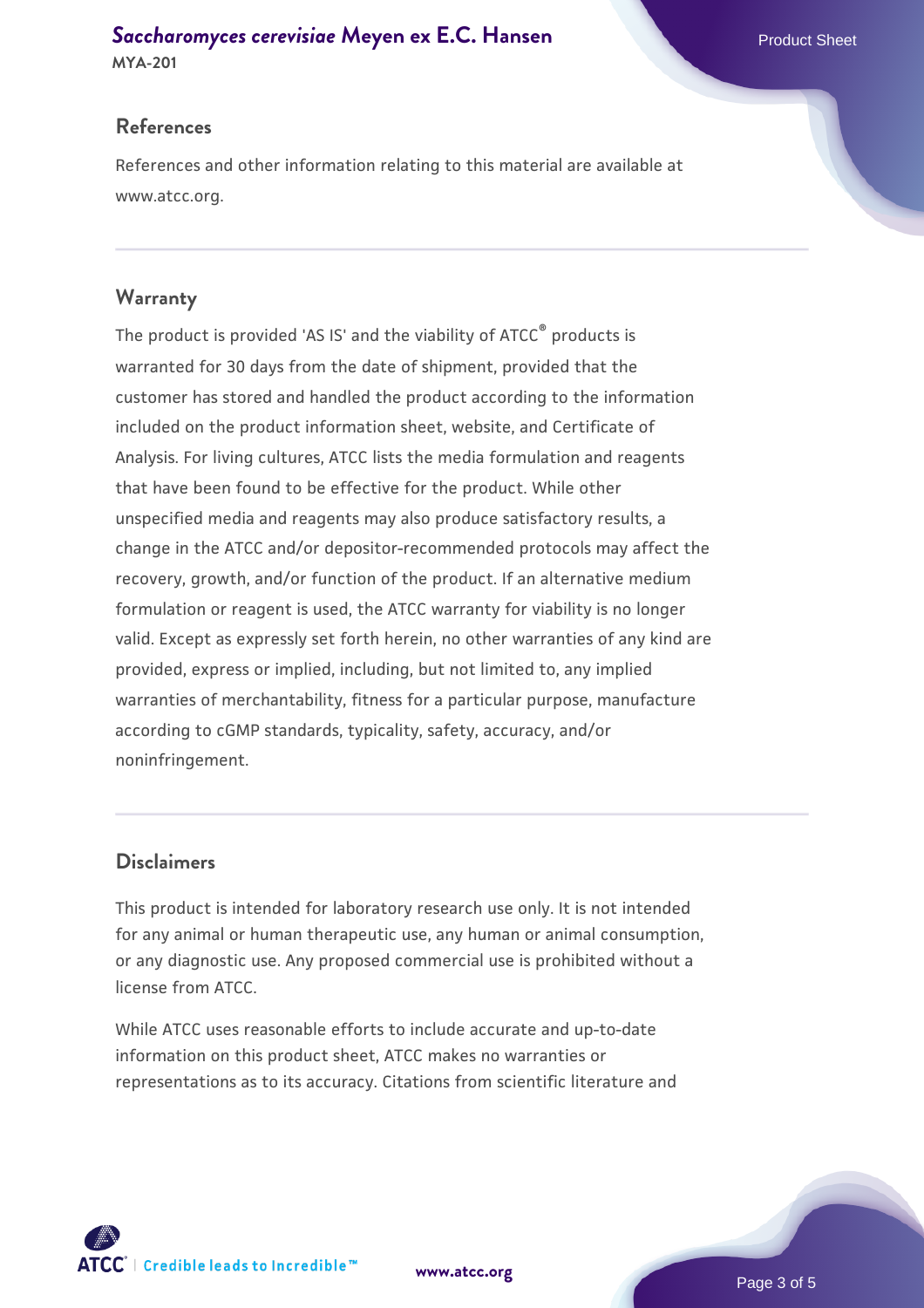patents are provided for informational purposes only. ATCC does not warrant that such information has been confirmed to be accurate or complete and the customer bears the sole responsibility of confirming the accuracy and completeness of any such information.

This product is sent on the condition that the customer is responsible for and assumes all risk and responsibility in connection with the receipt, handling, storage, disposal, and use of the ATCC product including without limitation taking all appropriate safety and handling precautions to minimize health or environmental risk. As a condition of receiving the material, the customer agrees that any activity undertaken with the ATCC product and any progeny or modifications will be conducted in compliance with all applicable laws, regulations, and guidelines. This product is provided 'AS IS' with no representations or warranties whatsoever except as expressly set forth herein and in no event shall ATCC, its parents, subsidiaries, directors, officers, agents, employees, assigns, successors, and affiliates be liable for indirect, special, incidental, or consequential damages of any kind in connection with or arising out of the customer's use of the product. While reasonable effort is made to ensure authenticity and reliability of materials on deposit, ATCC is not liable for damages arising from the misidentification or misrepresentation of such materials.

Please see the material transfer agreement (MTA) for further details regarding the use of this product. The MTA is available at www.atcc.org.

### **Copyright and Trademark Information**

© ATCC 2021. All rights reserved. ATCC is a registered trademark of the American Type Culture Collection.

### **Revision**

This information on this document was last updated on 2021-05-20



**[www.atcc.org](http://www.atcc.org)**